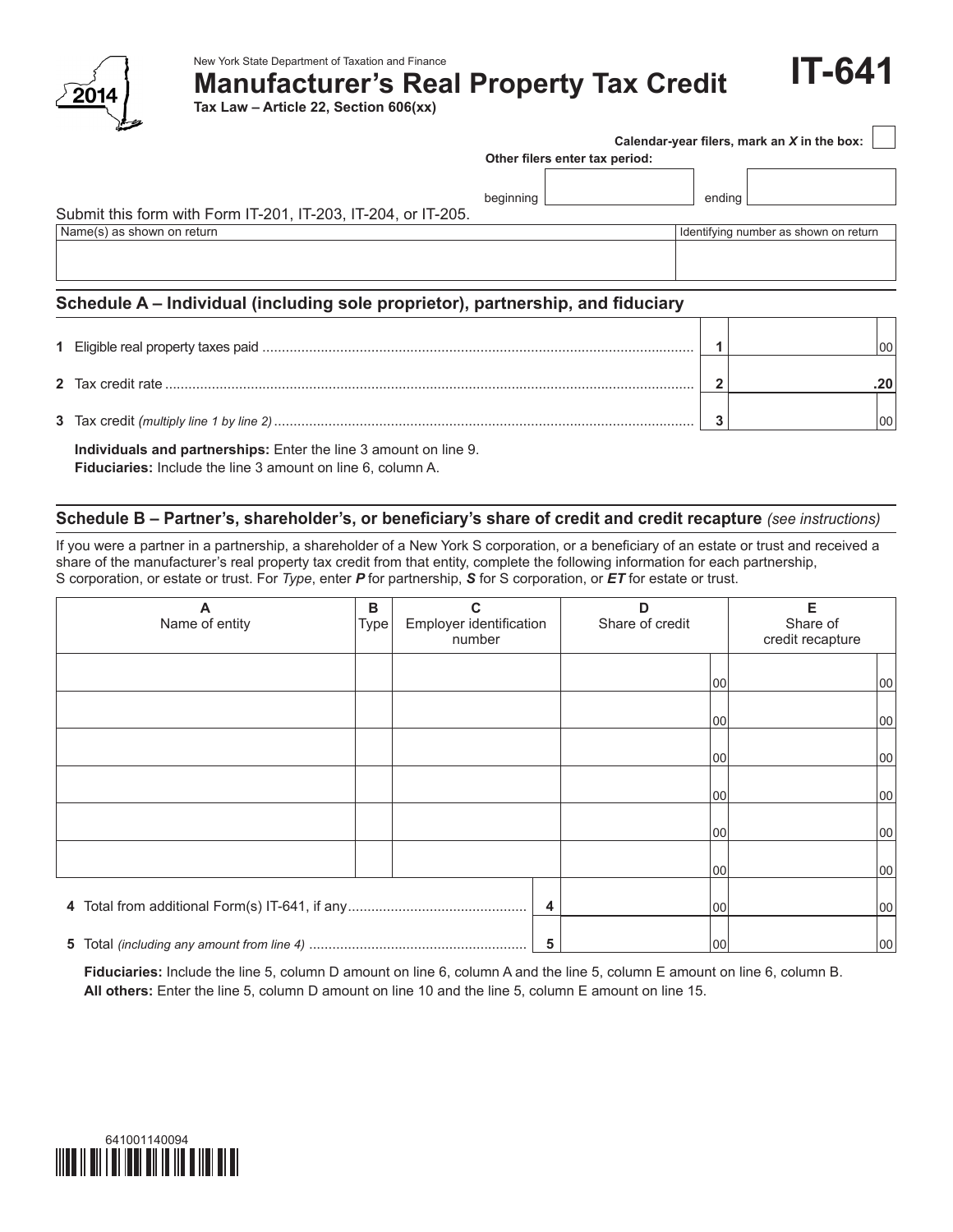### **Schedule C – Beneficiary's and fiduciary's share of credit and credit recapture** *(see instructions)*

|   | Credit |     | Credit recapture |     |
|---|--------|-----|------------------|-----|
| c |        | 100 |                  | 100 |

| Beneficiary's name (same as on Form IT-205,<br>Schedule C) | в<br>Identifying number |   | C<br>Share of credit |     | D<br>Share of credit recapture |
|------------------------------------------------------------|-------------------------|---|----------------------|-----|--------------------------------|
|                                                            |                         |   |                      | 100 | 00                             |
|                                                            |                         |   |                      | 100 | 00                             |
|                                                            |                         |   |                      | 100 | 00                             |
|                                                            |                         |   |                      | 100 | 00                             |
|                                                            |                         |   |                      | 100 | 00                             |
|                                                            |                         |   |                      | 100 | 00                             |
|                                                            |                         |   |                      | 100 | 00                             |
|                                                            |                         | 8 |                      | 100 | 100                            |

### **Schedule D – Computation of credit**

| Individuals and partnerships   |                 |    |     |
|--------------------------------|-----------------|----|-----|
|                                | 9               |    |     |
| <b>Partners, S corporation</b> |                 |    |     |
| shareholders, beneficiaries    | 10              | 10 | 100 |
| <b>Fiduciaries</b>             |                 |    |     |
|                                | 11              | 11 | 100 |
|                                |                 |    |     |
|                                | 12 <sup>1</sup> | 12 | 100 |

**Individuals: (including sole proprietors), partners, S corporation shareholders, and beneficiaries:** Add lines 9 and 10. Enter the line 12 amount and code *641* on Form IT-201-ATT, line 12, or Form IT-203-ATT, line 12.

**Partnerships:** Add lines 9 and 10. Enter the line 12 amount and code *641* on Form IT-204, line 147.

**Fiduciaries:** Enter the amount from line 11 on line 12. Include the amount from line 12 on Form IT-205, line 33.